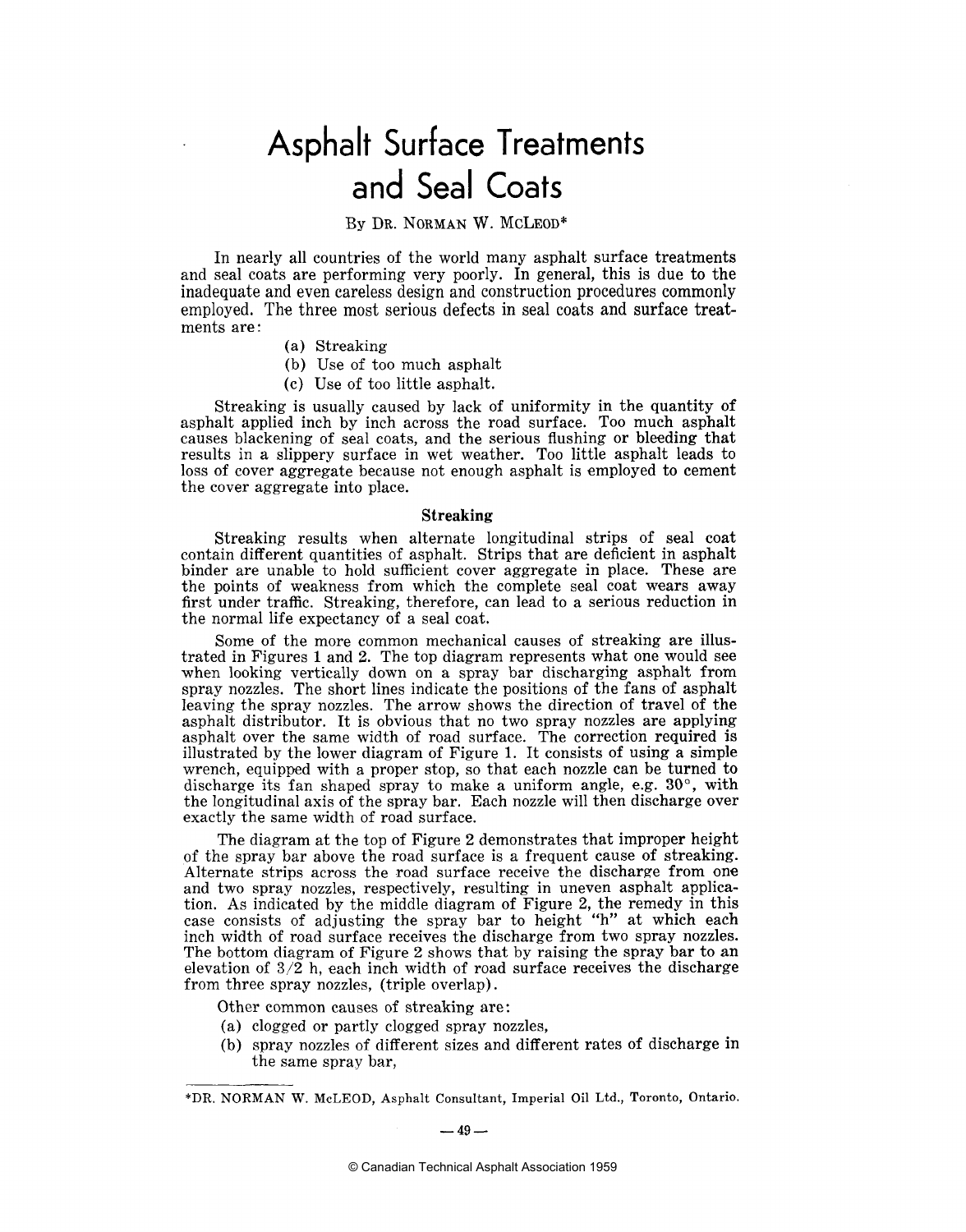- (c) holes for nozzles in the spray bars not drilled to accurate uniform spacing. Differences in hole spacing of as much as *318* inch have been detected.
- (d) varying the rate of discharge through the spray nozzles to obtain different application rates to the road surface. In Victoria, Australia, asphalt distributors are always operated to discharge exactly four gallons per minute through each spray nozzle. Different rates of application on the road surface are obtained entirely by controlling the forward speed of the distributor.

After each of these mechanical faults has been corrected, uniformity of rate of discharge through the spray nozzles depends on two basic factors,

- (a) fluidity or viscosity of the asphalt
- (b) the hydraulic pressure in the spray bar that forces the asphalt through the spray nozzles.

The fluidity or viscosity required for uniform rate of discharge of each grade of asphalt through the spray nozzles is illustrated by Figure **3.**  The recommended range of viscosity is 25 to 50 seconds Saybolt Furol. The temperature required to provide this degree of fluidity for each grade of asphalt can be quickly read from the bottom of the chart. In Victoria, Australia, where excellent surface treatments are built, the asphalt must be heated to have a viscosity not exceeding 20 second Saybolt Furol when sprayed.

The proper hydraulic pressure to be maintained in the spray bar can be determined only by calibration. In Australia, and South Africa, special testing stations have been established for calibrating asphalt distributors. The hydraulic pressure required to provide a discharge of exactly four gallons per minute through each spray nozzle is determined for each length of spray bar that might be employed. Uniformity of discharge is tested by mounting the spray bar at the proper height above a special container that collects the discharge for each two inches of width.

#### **Influence of Spray Nozzles**

Figure 4 illustrates the wide differences in uniformity of application of asphalt in 2-inch widths across a road surface measured in Victoria, Australia, for different spray nozzles. The upper diagram shows a range from 44 per cent above the average to 53 per cent below. The lower diagram indicates the great improvement in uniformity of application of asphalt provided by the Copley spray nozzles in current use in Victoria, Australia.

#### **Effect of Chip Spreaders**

Figure *5* illustrates the wide range in uniformity of application of stone chips foot by foot across a 10-ft. width of road surface, by two different types of chip spreaders. The cross-hatched areas show the distribution over the 10-ft. width provided by the centrifugal or spinning plate type of chip spreader. The stone chip application ranges from 43 per cent above the average to 58 per cent below. For the belt-type of chip spreader developed in Victoria, Australia, the uniformity of chip application is much better, and ranges from 8 per cent above the average to 5.0 per cent below. Uniformity of chip application conserves cover aggregate, eliminates the need for brooming, and gives a superior seal coat or surface treatment.

#### **Design**

The most consistently good seal coats or surface treatments that the author has seen in any country in the world are in Victoria, Australia. Their success is due to the care employed in both the design and construction of these surfaces. For design they employ Hanson's method which very briefly involves the following principles, tion of these surfaces. For design they employ Hanson's method which very briefly involves the following principles, —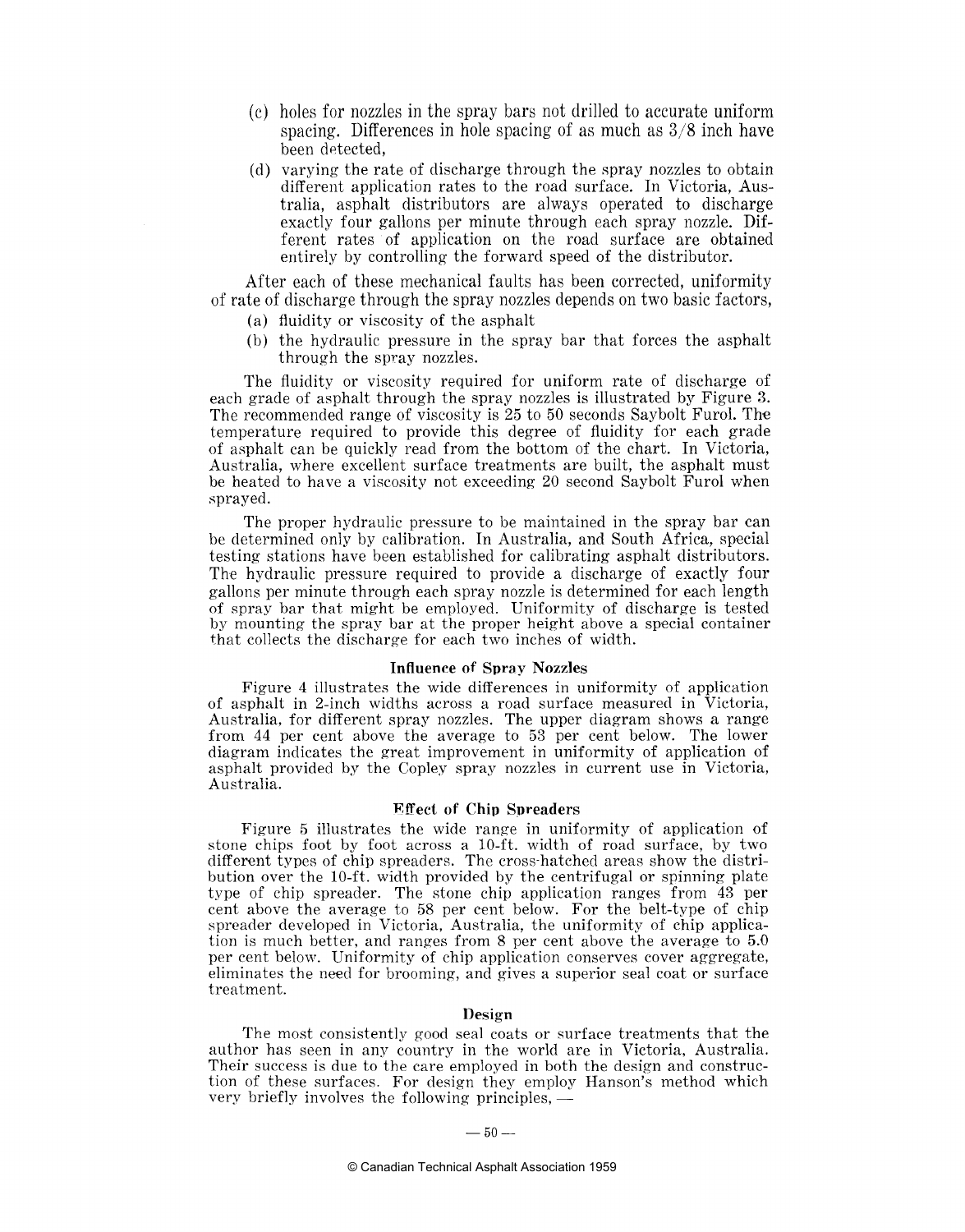- 1. As illustrated by Figure 6, when one size cover aggregate is dropped by a chip spreader on an asphalt film, the particles lie in helter-skelter positions, and the voids between the particles are approximately 50 per cent.
- 2. After rolling, the particles of aggregate are reoriented and the voids are reduced to 30 per cent.
- **3.** Finally, after considerable traffic, the aggregate particles become oriented into their densest positions, with all particles lying on their flattest sides, and the voids become approximately 20 per cent, Figure 7.
- 4. Since the aggregate particles lie on their flattest sides, the average thickness of a seal coat is given by the overall average of the smallest dimension of the cover aggregate particles. Hanson referred to this as the "average least dimension" of the cover aggregate.
- 5. The average least dimension of any approximately one-size cover aggregate can be determined by calipering a number of individual aggregate particles. In Victoria, Australia, however, it is rapidly determined by first making an ordinary sieve analysis using sieves with square openings, and then determining the proportion of long flat particles ("flakiness index"), by means of elongated or slotted sieve openings, Figure 8. From these two measurements, the average least dimension value can be quickly read from a graph.
- 6. As soon as the "average least dimension" of the stone chips is known, the number of square yards covered by each cubic yard can be calculated, and the quantity of cover aggregate to be ordered for any job can be quickly determined. Figure 9 provides a graph for this purpose.
- 7. The "average least dimension" of the aggregate is very important in another respect. It provides the basis for determining how much asphalt binder should be employed with any given cover stone.
- 8. After the cover aggregate has become oriented into its densest configuration in a seal coat, with about 20 per cent of voids, Hanson observed that for good performance the quantity of asphalt binder employed should fill about 70 per cent of this 20 per cent of void space if the traffic volume was low. However, the asphalt binder should fill not more than 60 per cent of this 20 per cent of void space if the traffic volume is high.
- 9. For example, if the average least dimension of a given cover aggregate is 0.5 inch, and the void space between the particles is 20 per cent, for light traffic the thickness of the asphalt film should be  $(0.7)$  $(0.2)$   $(0.5) = 0.07$  inch. For heavy traffic the thickness of asphalt film would be  $(.6)$ ,  $(.2)$   $(0.5) = 0.06$  inch.
- 10. It is more usual to express an asphalt application in terms of gallons per square yard rather than as film thickness in inches. Figure 10 enables film thickness to be converted to gallons per square yard. For example, a film thickness of 0.6 inch corresponds to 0.25 gallon per square yard.

#### **Size of Cover Aggregate**

Figure 11 demonstrates that the possibility of flushing or bleeding may be greater with a smaller sized cover aggregate than when it is of larger size. For a small size cover stone  $(ALD=1/4$  inch) the difference between the asphalt required for filling the void space 70 per cent for light traffic, and filling this void space 100 per cent at which serious bleeding occurs, is only 0.07 gallon per square yard. For a larger size aggregate (ALD= $1/2$  inch), this difference is 0.14 gallon per square yard. Consequently, the margin of safety against flushing due to poor operation of the asphalt distributor is larger for coarse than for fine cover aggregate.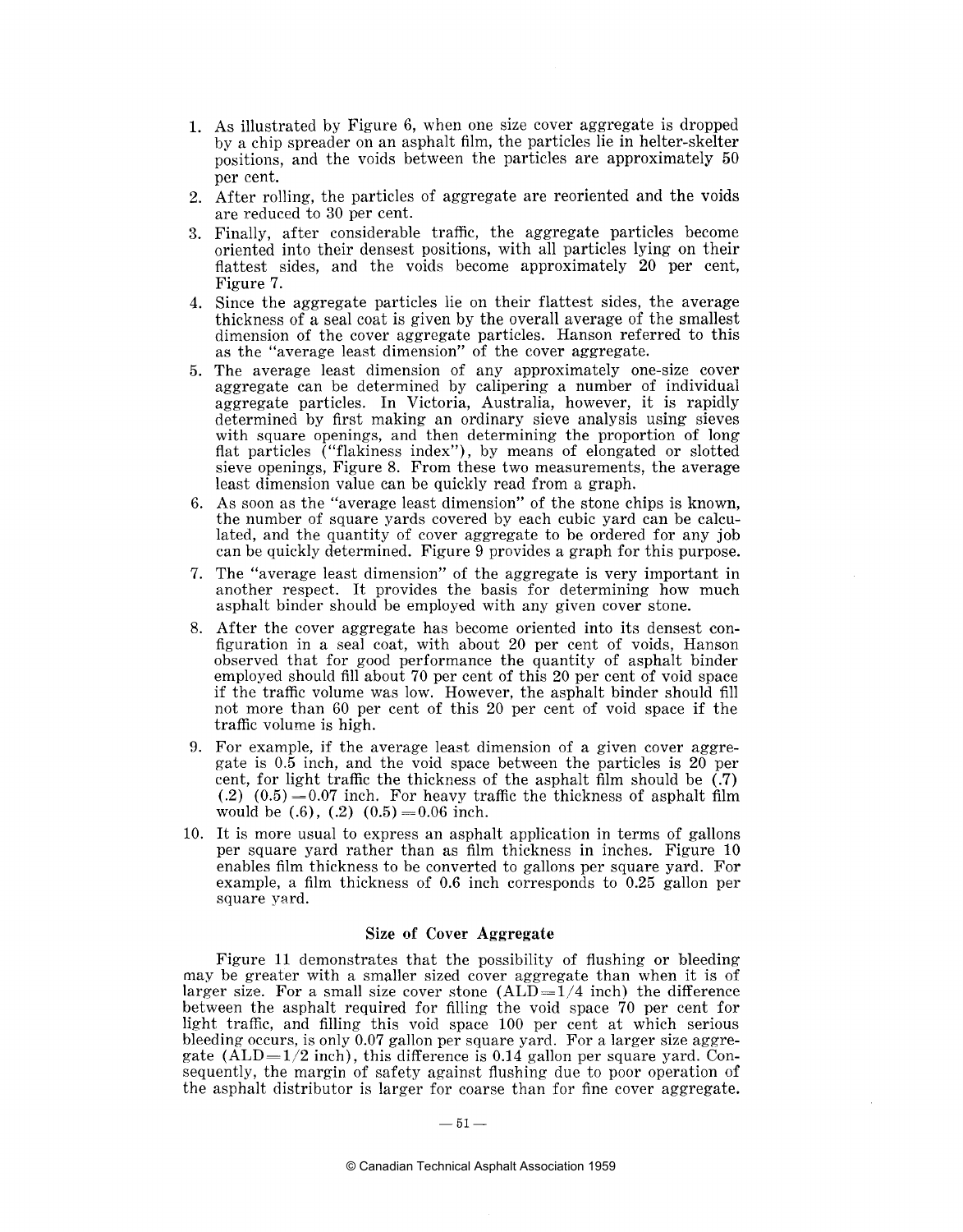#### **Effect of Average Least Dimension**

Figure 12 demonstrates that for two aggregates that might both be purchased as  $1/2$  inch cover stone, the quantity of asphalt required for one could be just a fraction of that needed for the other, because of differences in particle shape.

#### **Influences of Engineering Properties of Asphalt**

Figure 13 illustrates various factors that must be considered if a successful seal coat or surface treatment is to be obtained when using *318* inch cover stone. First of all, Figure 13 is an asphalt viscosity temperature chart. It indicates the viscosity of each grade of asphalt from special primer to 150/200 penetration at various air temperatures in the shade. The line running diagonally from lower left to upper right across the chart points out the grade of asphalt required at different air temperatures in the shade for use with commercial cover aggregates ranging in size from  $1/2$  to  $3/8$  inch. The left hand boundary of the cross-hatched area is a temperature of 50°F, which is the lowest temperature at which a seal coat or surface treatment should be built. The right hand boundary is a temperature of  $100^{\circ}$  F in the shade, the highest temperature ordinarily expected in Canada in summer. The lower boundary indicates the highest viscosity of the asphalt binder at which the rapid wetting of the stone chips by the asphalt, required for fast initial adhesion between asphalt and aggregate, can be expected. The top boundary of the cross-hatched area marks the lowest viscosity of the asphalt binder at which good retention of the cover aggregate by the seal coat can be obtained when it begins to carry traffic. The slope of the line selecting the grade of asphalt to be used for each ambient air temperature for  $1/2$  to  $3/8$  inch cover aggregate, indicates that in cold weather, the developing of fast initial adhesion is the more important problem, while at high temperatures, retention of cover aggregate when traffic begins, is the more serious consideration.

Figure 14 provides information quite similar to that of Figure **13,** but for four different sizes of cover aggregate, ranging from sand at one extreme to 3/4 inch at the other.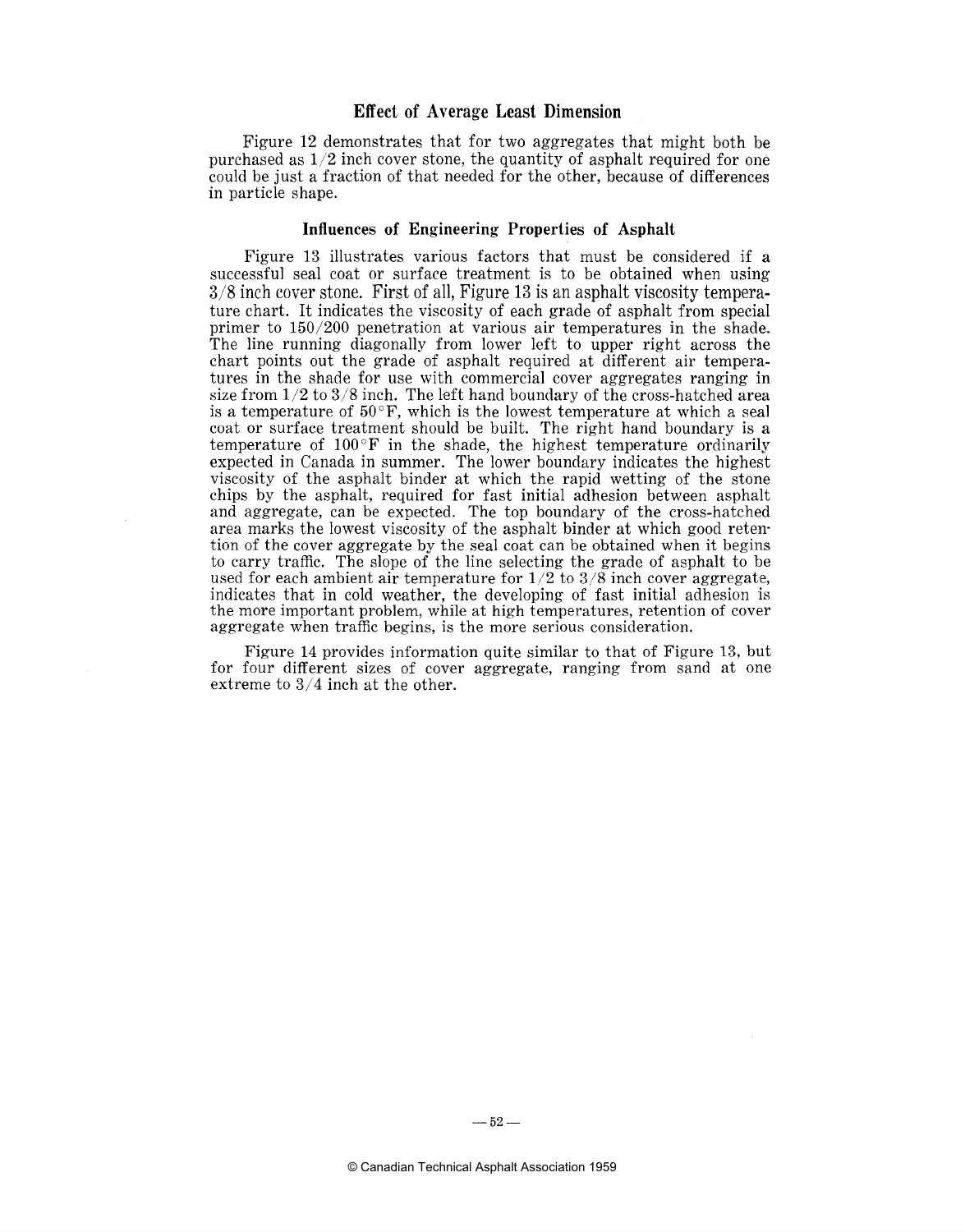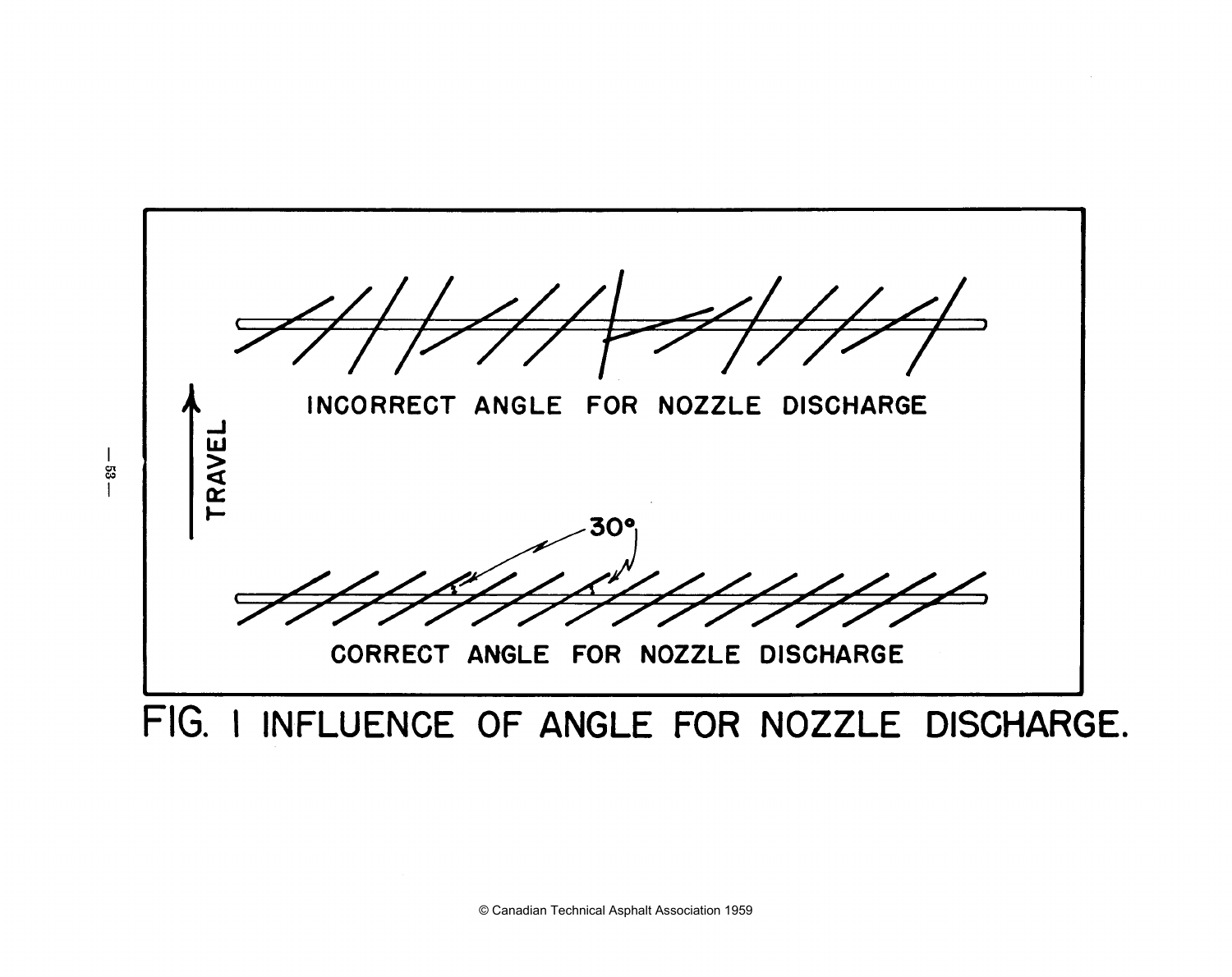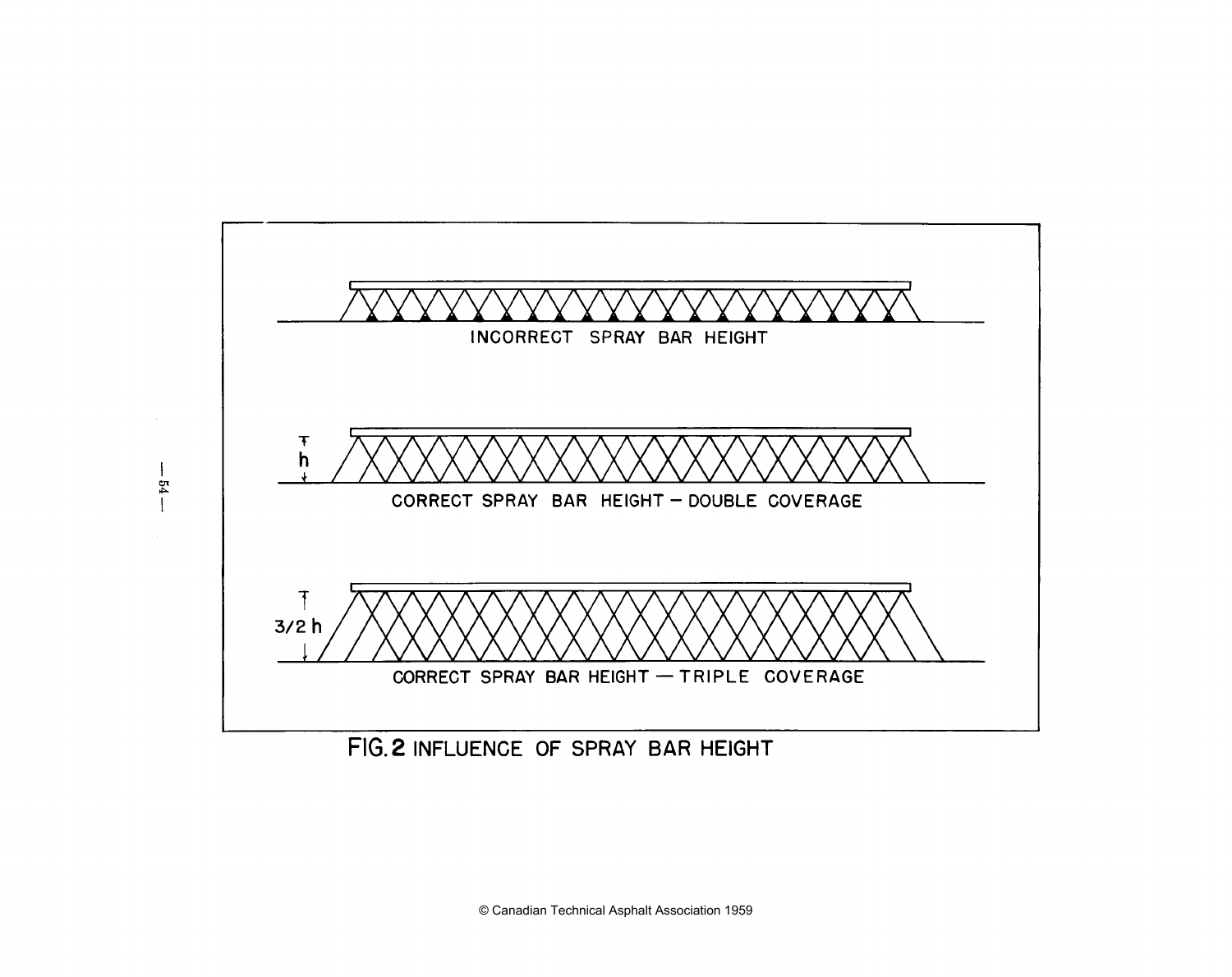

ςã

© Canadian Technical Asphalt Association 1959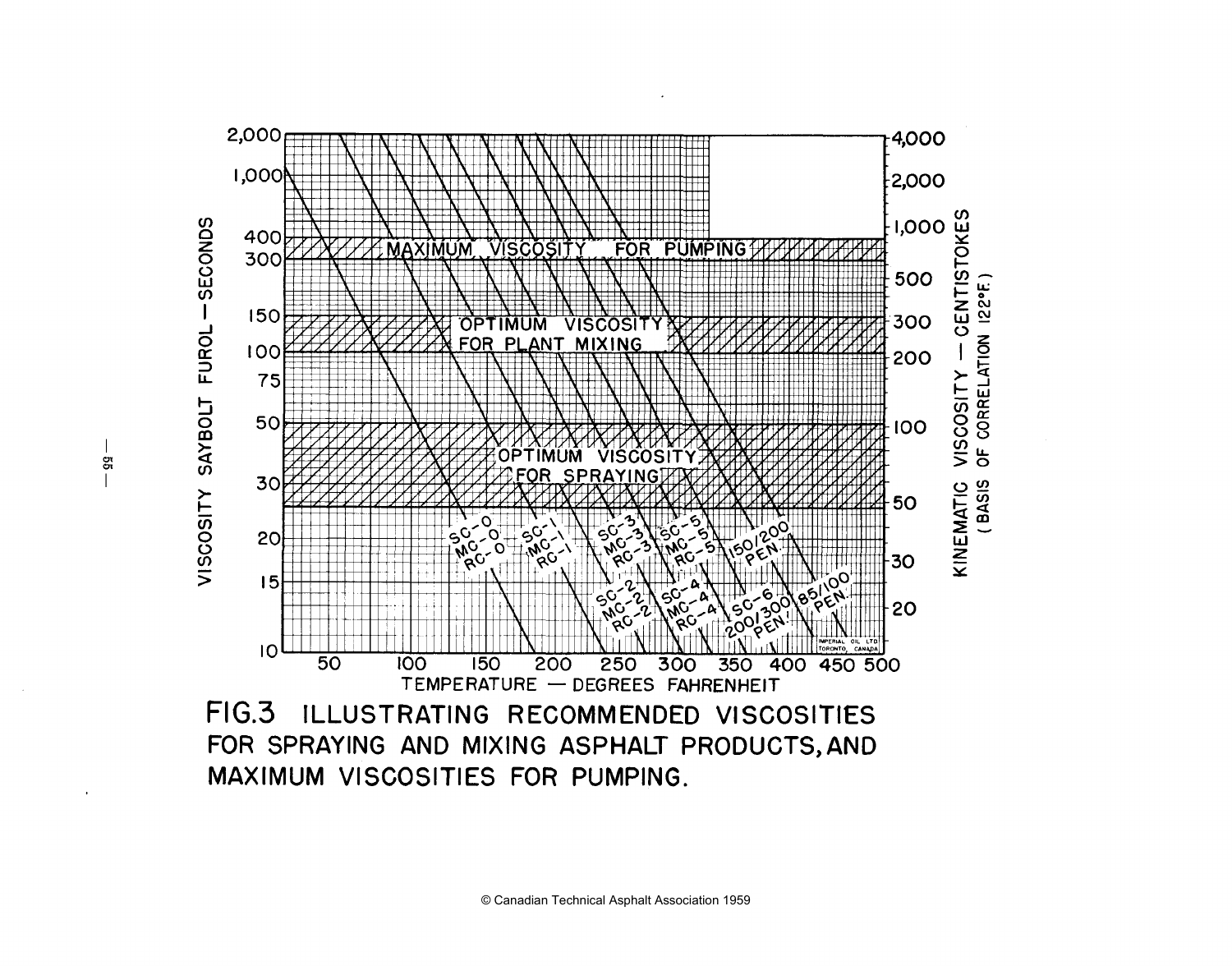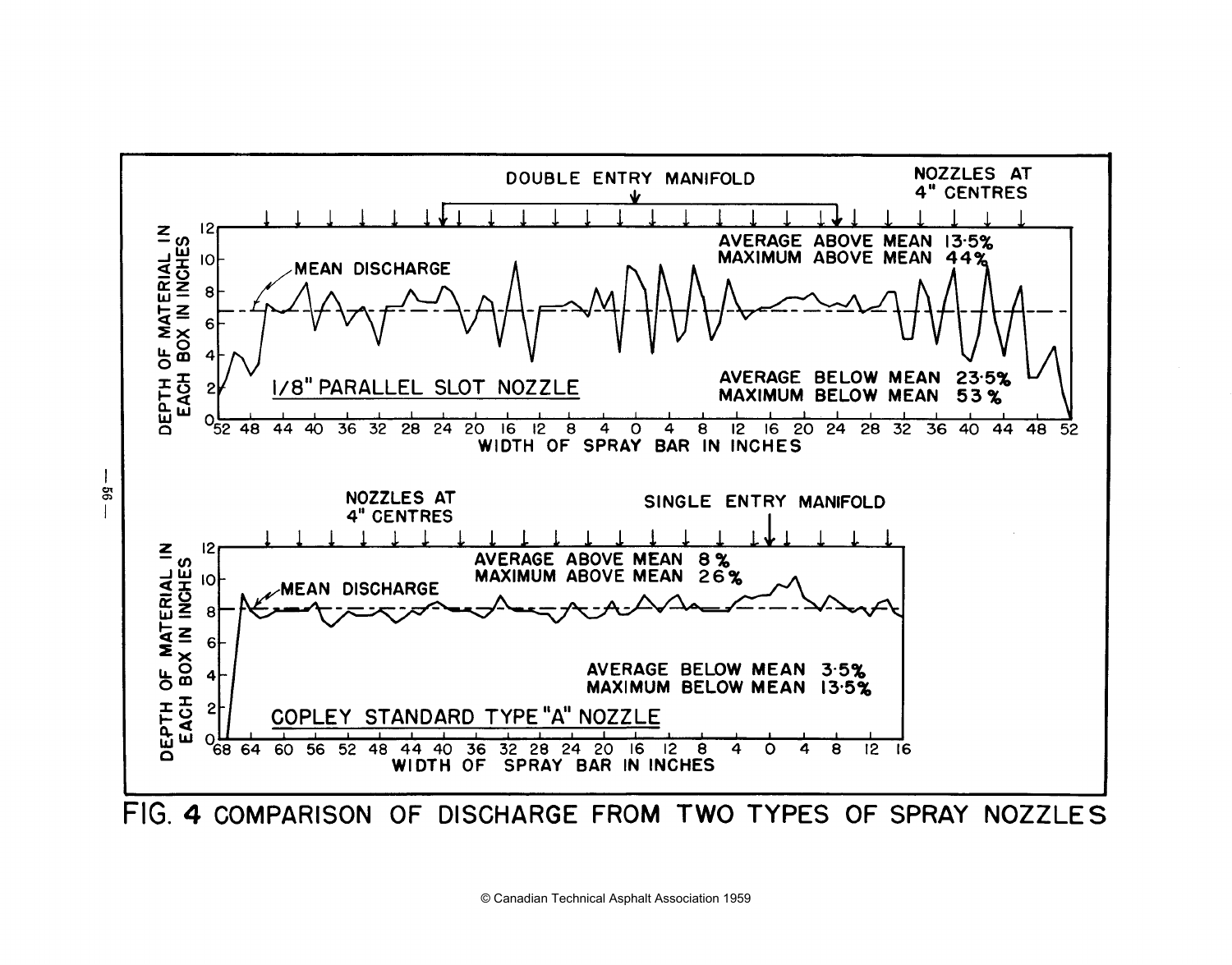

FIG. **5 COMPARISONS OF VARIATIONS IN TRANSVERSE DISTRIBUTION OBTAINED WITH A ROTATING DISC SPREADER AND A BELT SPREADER**  (AGGREGATE MAXIMUM SIZE 5/8 IN. - AVERAGE RATE OF APPLICATION-**I CU. YD. TO 45 SQ.YDS.)**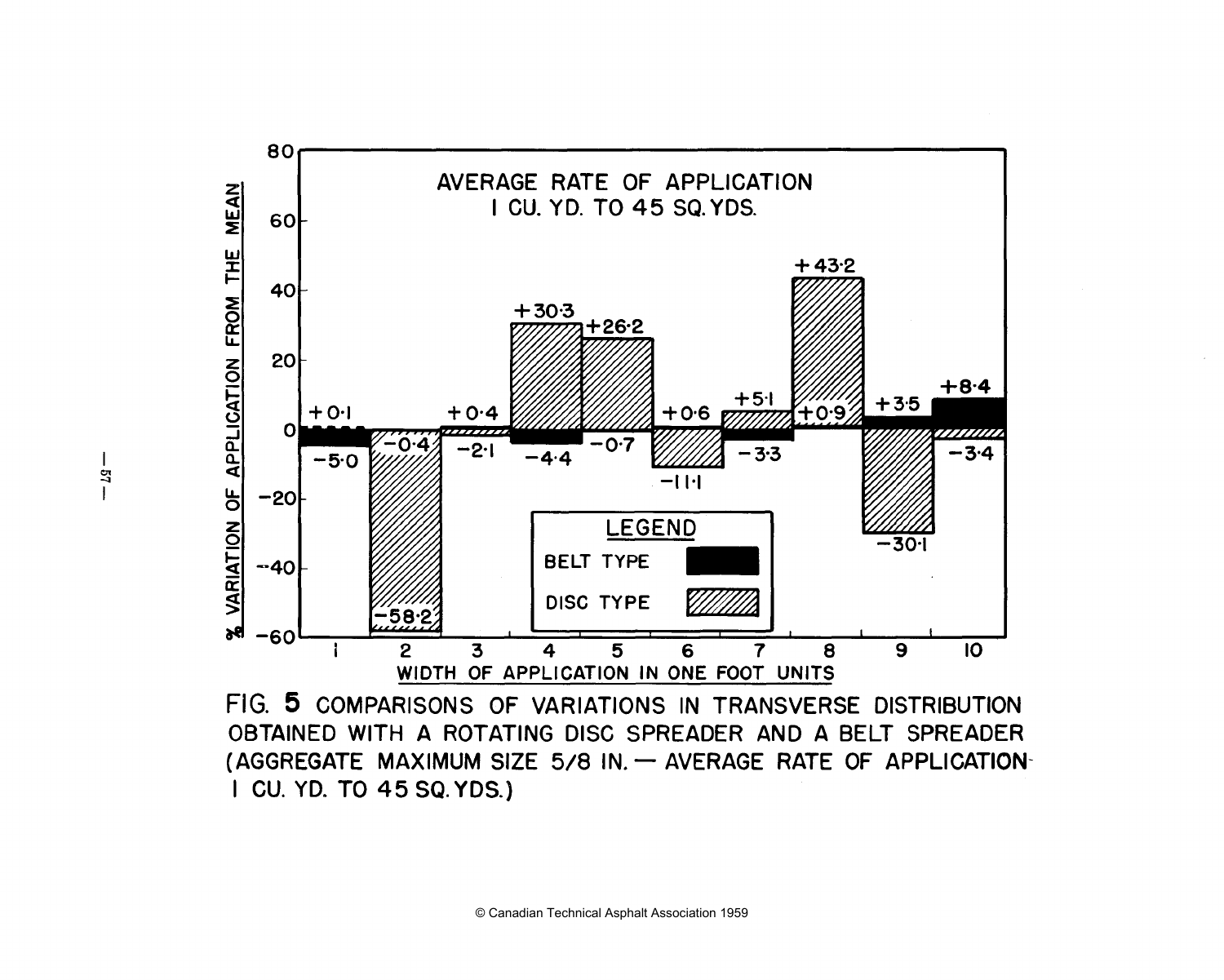

# **SION OF THE COVER AGGREGATE FOR A SEAL COAT OR SURFACE TREATMENT.**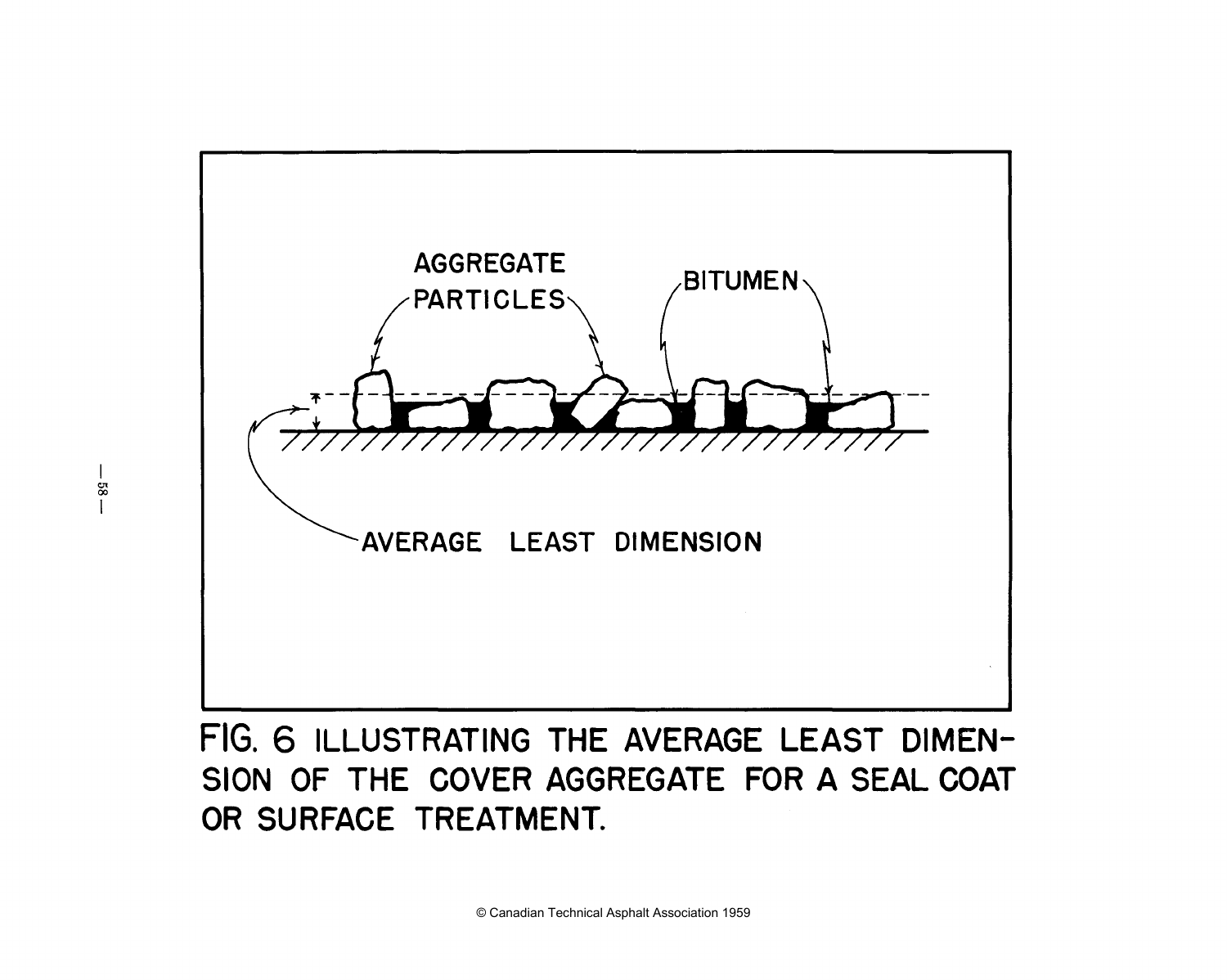

 $-59$ 

## FIG. **7** PROPERLY CONSTRUCTED SURFACE TREAT-MENT OR SEAL COAT.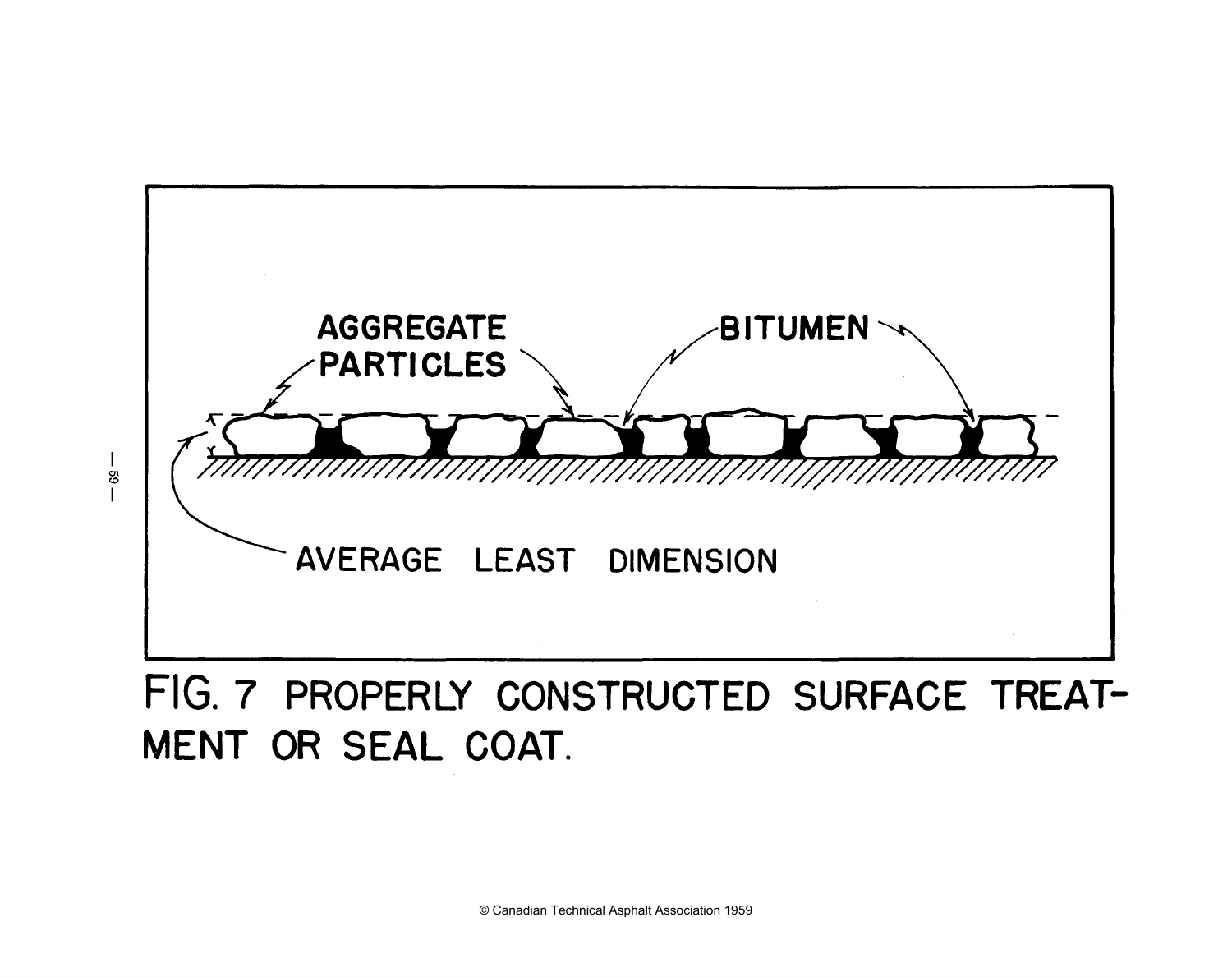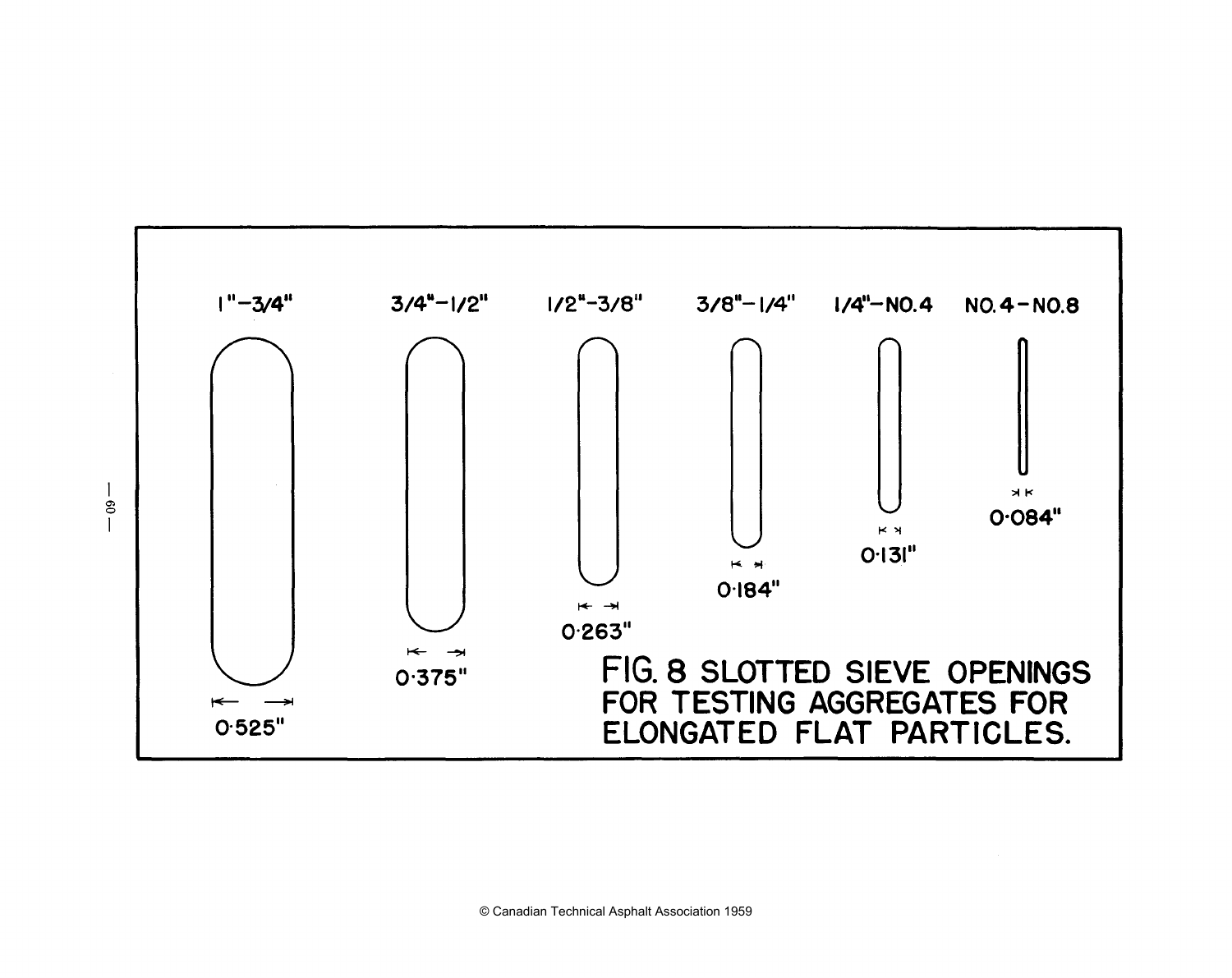

FIG. **9** RELATIONSHIP BETWEEN AVERAGE LEAST DIMENSION AND COVERAGE VALUE WITH ALLOWANCE FOR WHIP-OFF AND WASTAGE.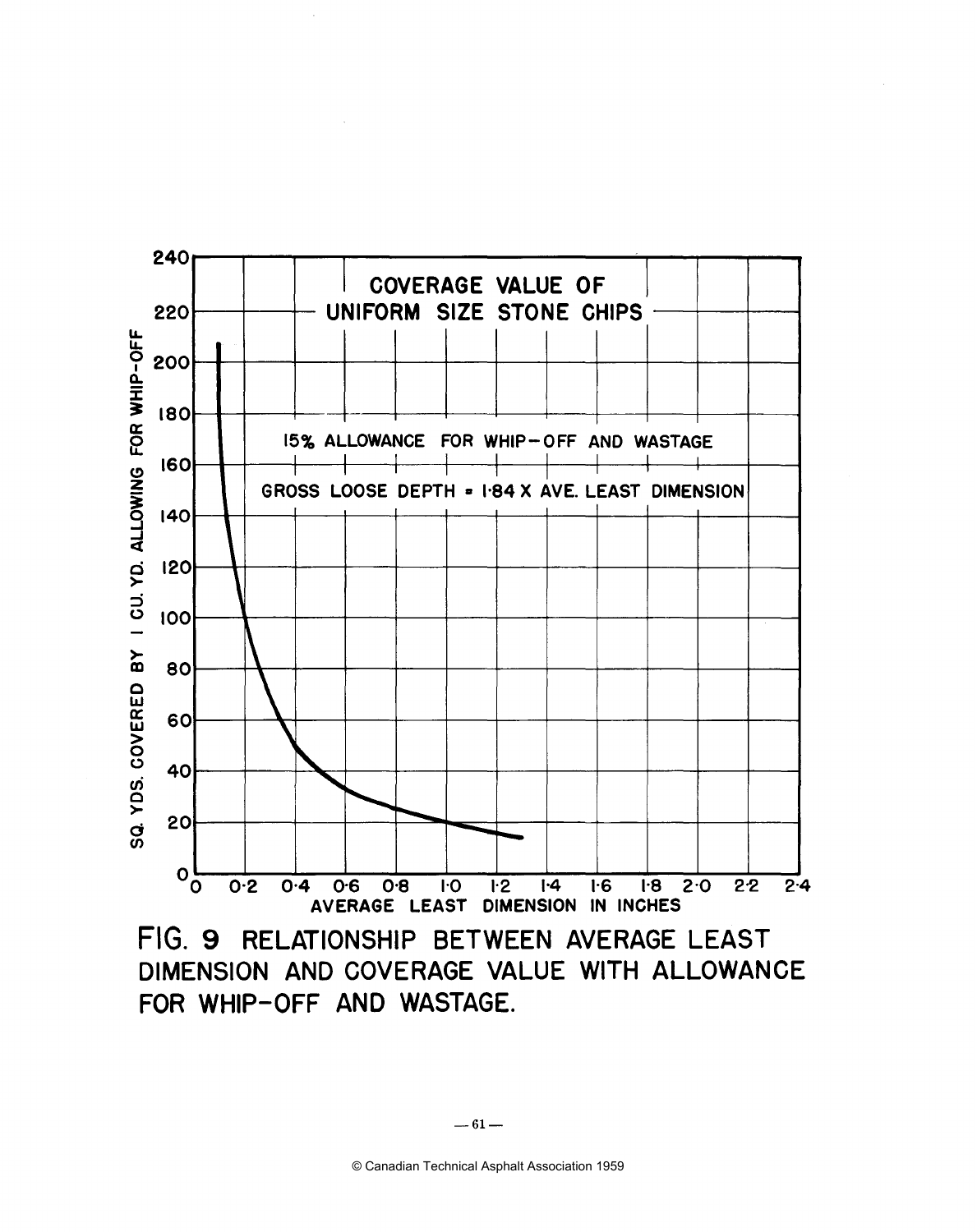

**FIG. IO RELATIONSHIP BETWEEN BITUMEN FILM THICK-NESS AND GALLONS PER SQUARE YARD.**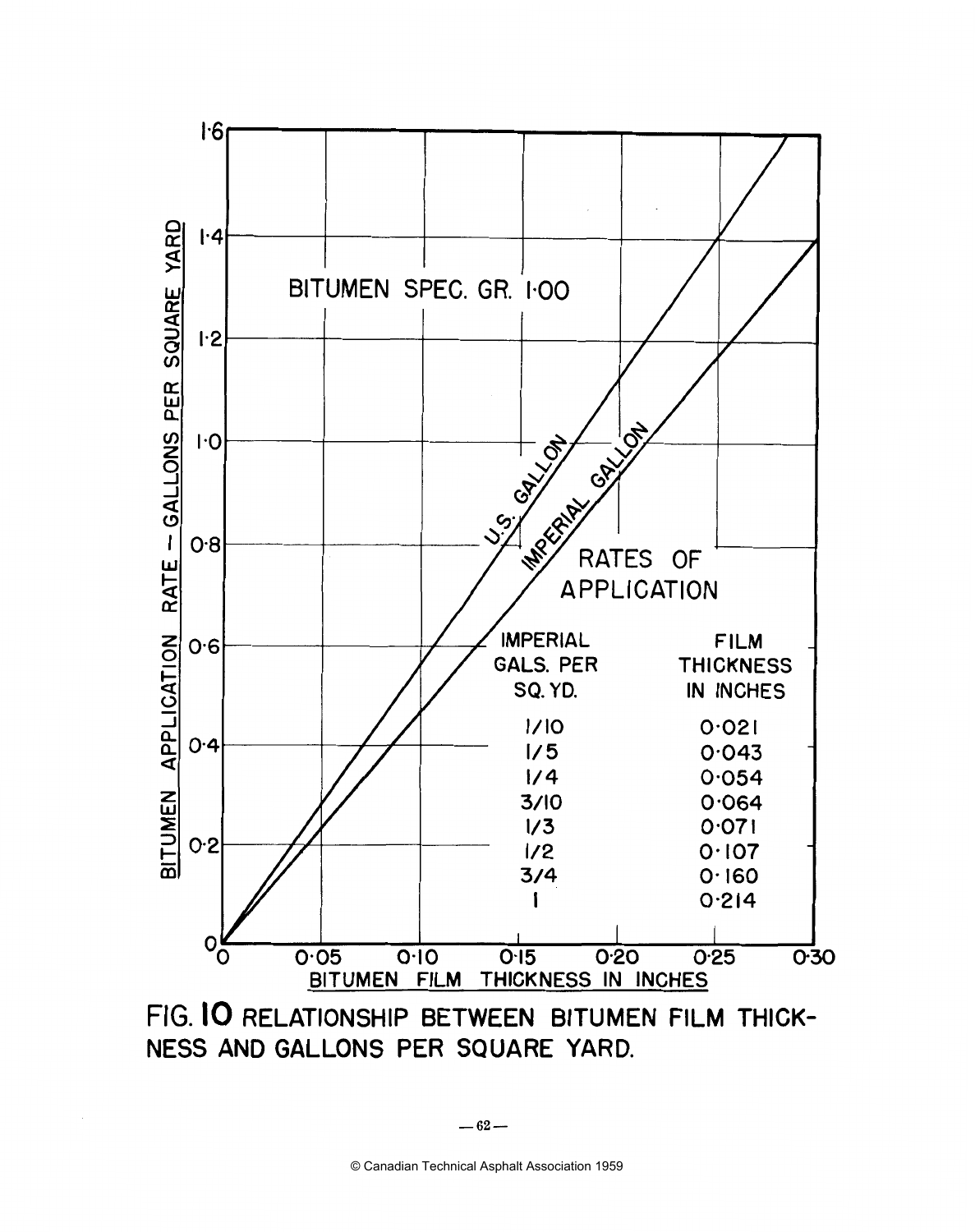

 $\overline{1}$ ė3  $\mathbf{I}$ 

> FIG. II ILLUSTRATING THAT SURFACE TREATMENTS **MADE WITH LARGER AGGREGATES ARE LESS SENSIT-IVE TO SMALL VARIATIONS IN BITUMEN APPLICAT-ION THAN WHEN SMALLER COVER AGGREGATES ARE USED.**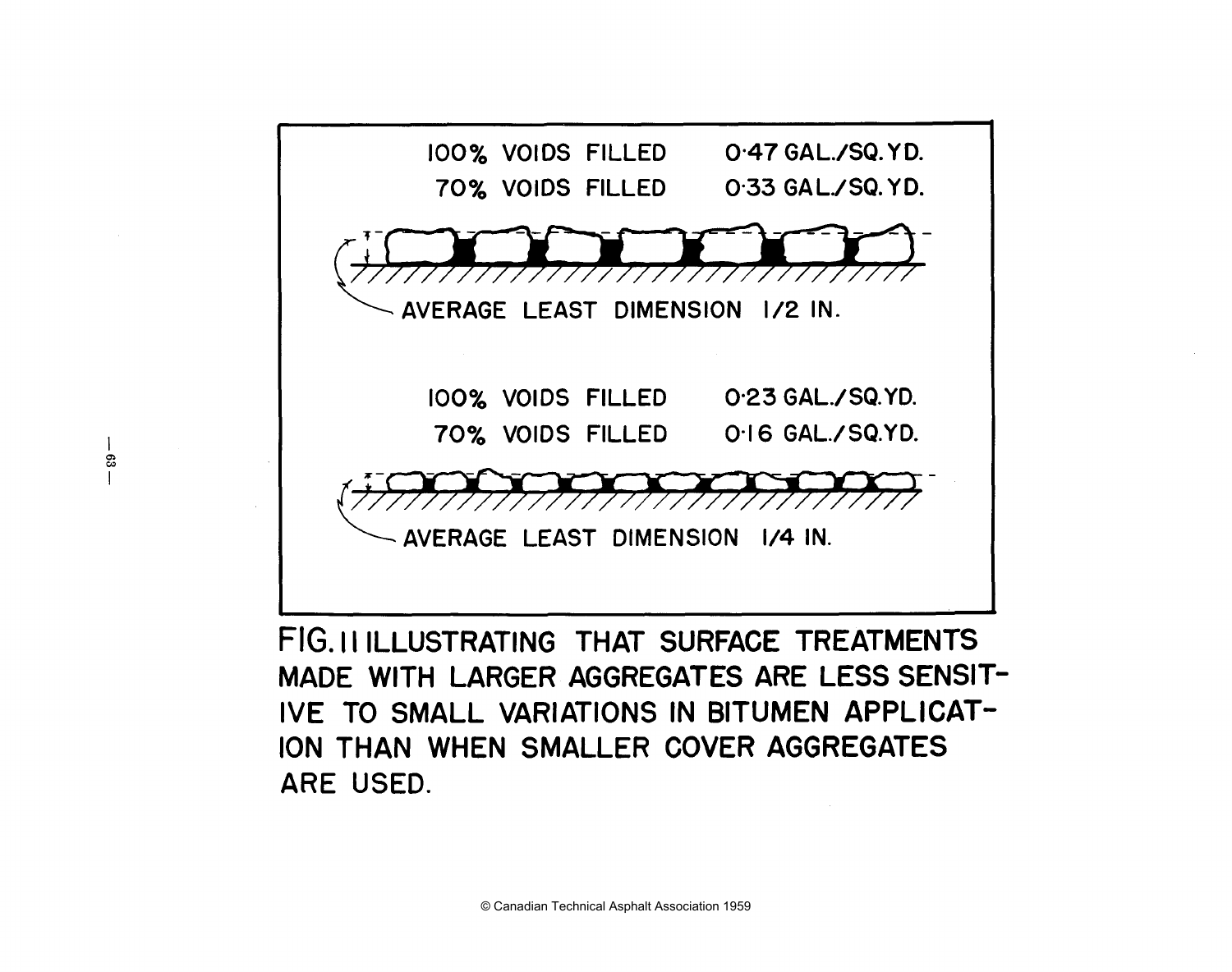

 $-19 -$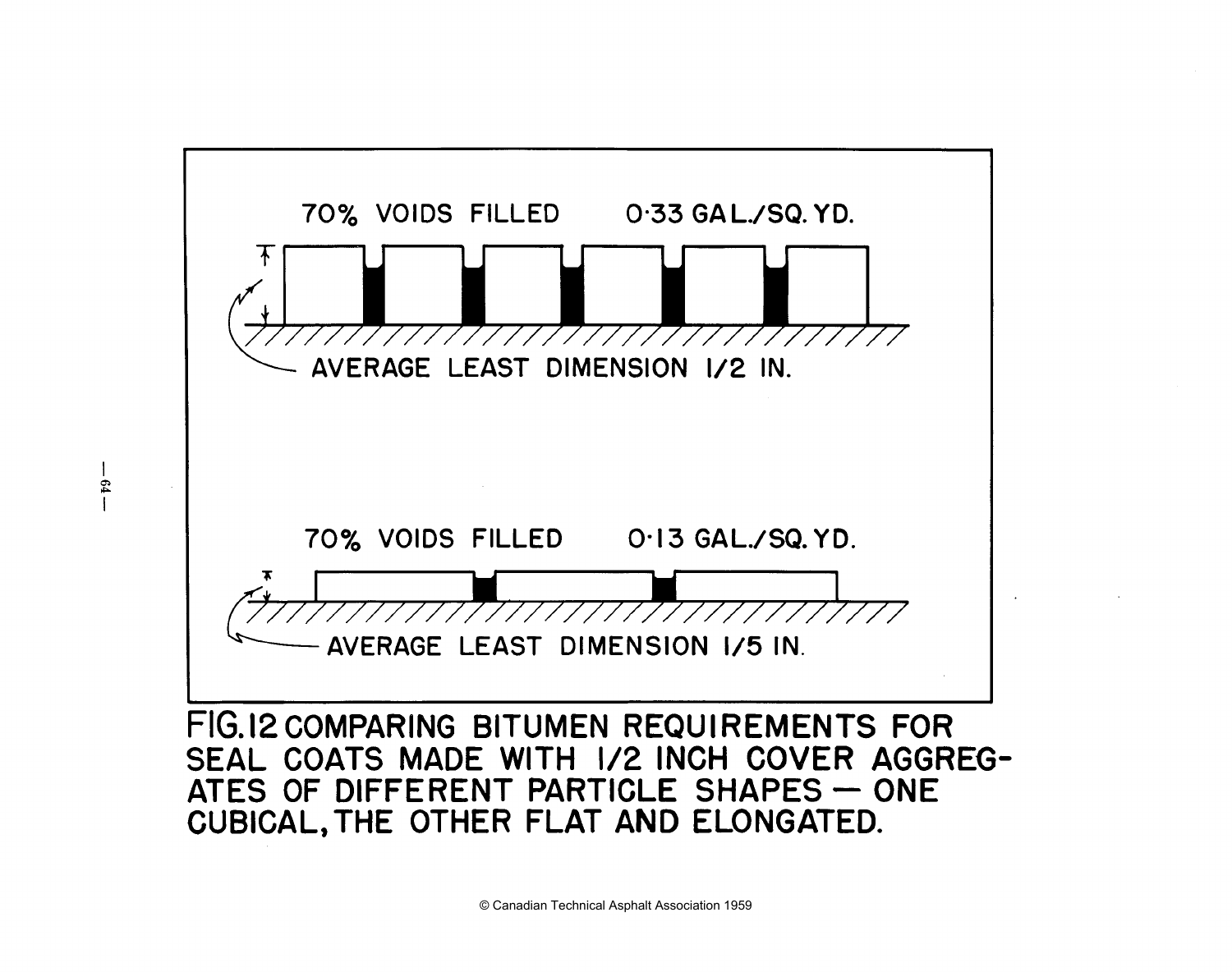

**FIG.13 INFLUENCE OF INITIAL ADHESION, RESISTANCE TO DISPLACEMENT BY TRAFFIC, AND AMBIENT AIR TEMPERATURES ON SELECTION OF ASPHALT BINDER (3/8" TO 1/2" COVER AGGREGATE)**